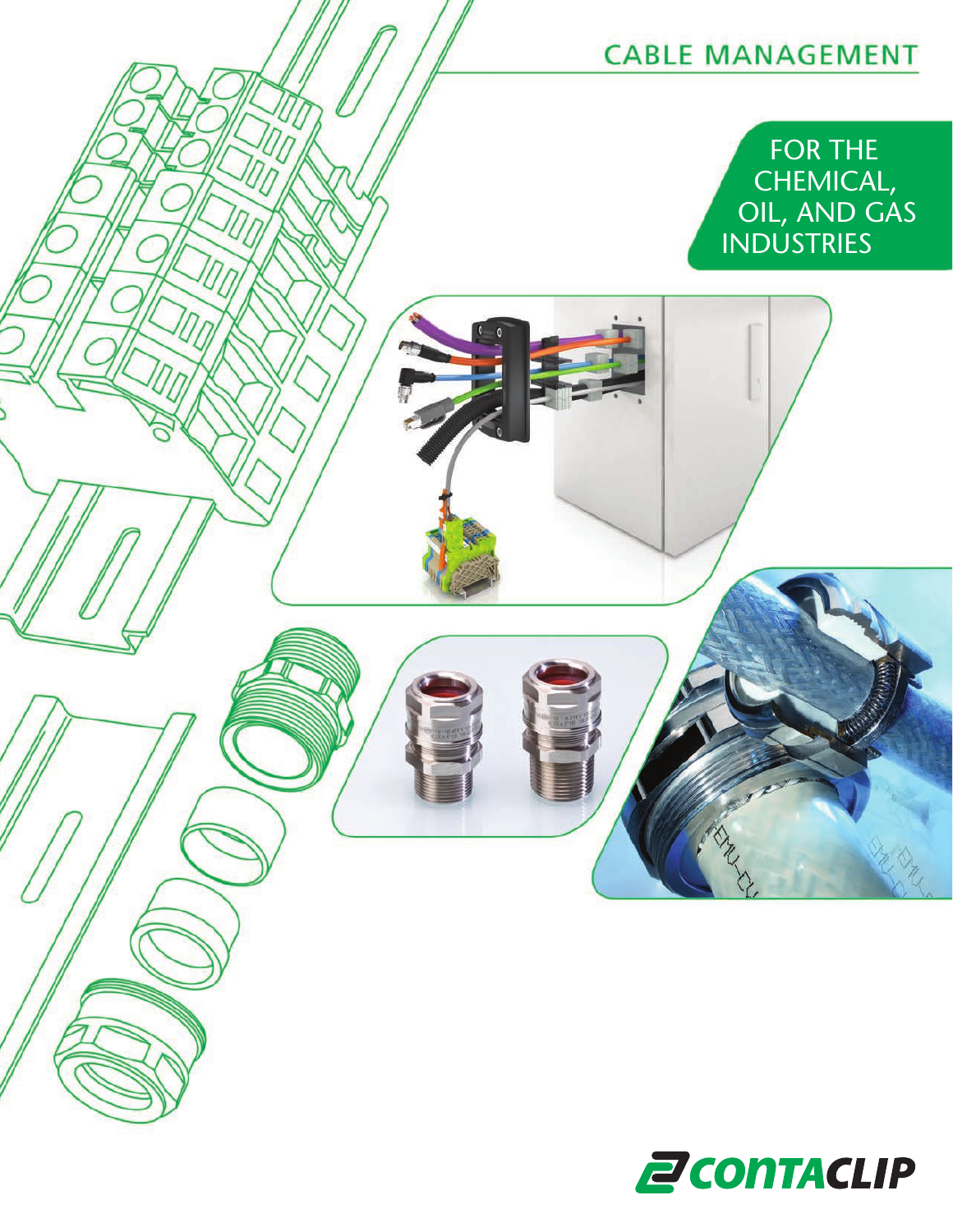# OVERVIEW: Chemical, Oil, and Gas Industries

The chemical oil and gas industries are currently experiencing major changes. Lower oil prices, more stringent regulations and overall market volatility are putting manufacturers under increasing pressure to control costs. For manufacturers reworking existing processes to extend equipment lifetime or creating new processes to increase efficiency or lower operating costs, Conta-Clip offers a range of products that can help with maintenance or fabricating new equipment. Conta-Clip offers cable management systems for sensors and new equipment which are designed specifically for harsh environments typically found in the chemical, oil and gas industries.

Visit our webpage www.contaclipinc.com or contact your local Conta-Clip sales representative for more information. **See how Conta-Clip's products can help you**.

# PRODUCTS

#### **LevelEx**

LevelEx cable glands are available in sizes ranging from M16 to M63 and with NPT threads from 3/8" to 2 1/2". IP ratings range from IP 66 to IP 68, depending on the level of protection needed. The cable gland bodies are made of galvanized brass and stainless steel. Cable diameters from 7 mm to 56 mm are securely sealed thanks to the large sealing range. With their broad temperature range of -60°C to +130°C and ATEX and IECEx certifications, these glands will excel in the most demanding applications. Visit www.levelex.de for more information.



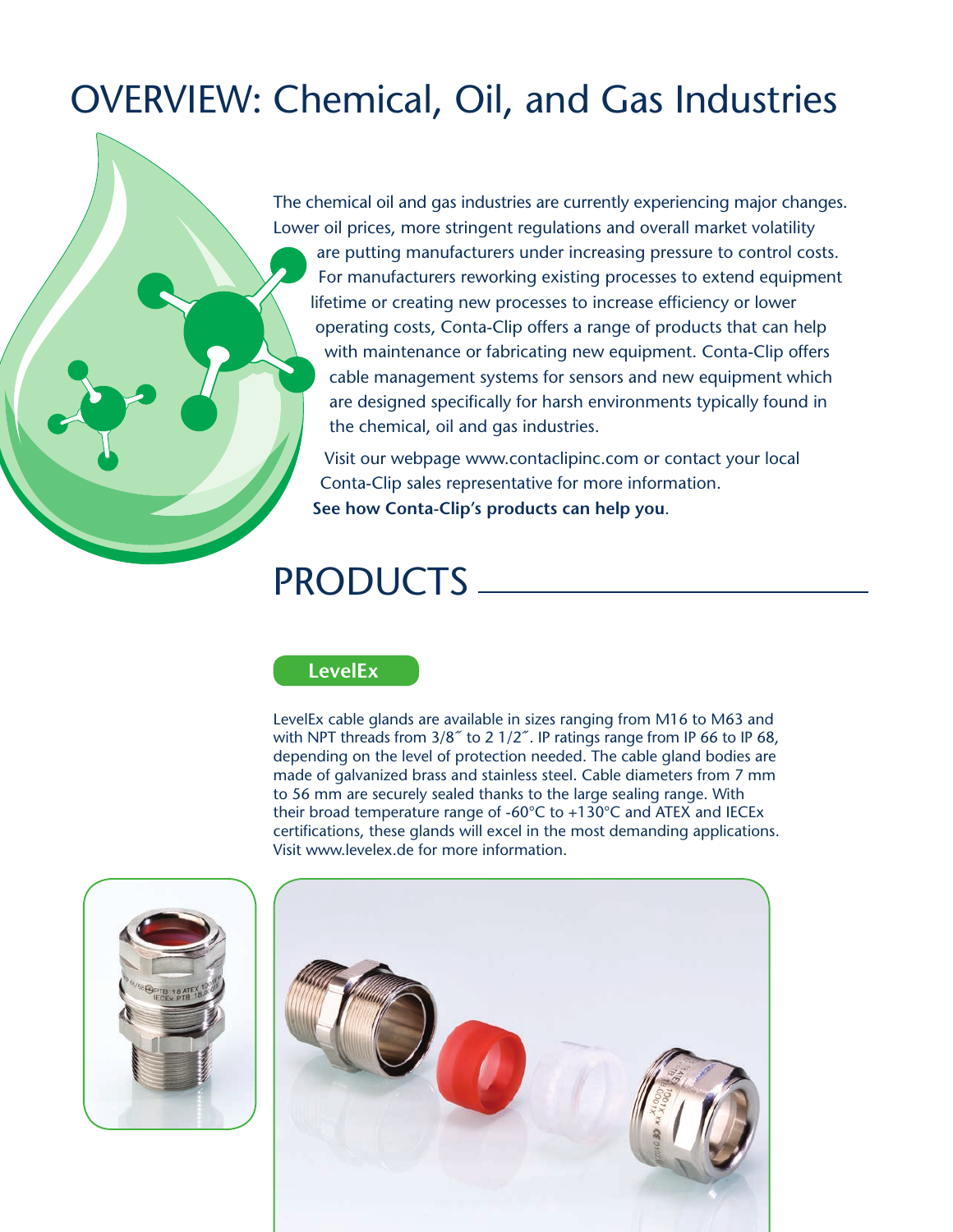#### **EMI Products**

Conta-Clip offers a wide range of EMI solutions for applications that require HF screening attenuation. For example, the blueglobe TRI offers up to IP69K protection and UL approval in a cable gland which is simple to install and complies with Cat 7A requirements for the most up to date data communication. The SAB shield connection clips allow for simple grounding of shielded cables. Conta-Clip offers a broad range of explosion proof and EMI cord grips to meet the requirements of almost any application. Visit www.contaclipinc.com for more information.







#### **KDS**

Conta-Clip has developed a unique method for cable entries with our KDS Click family of products. The KDS Click products are a superior way to manage cables through a cabinet when compared to other methods. KDS Click is faster to install, easier to maintain and offers more flexibility than cord grips or other cable entry systems. These products conform to UL 508A and are IP 66 rated and have IECEx certification. See the advantages for yourself at www.kdsclick.com/us



#### **IECEx Terminal Blocks**

As part of our full line of DIN rail terminal blocks, Conta-Clip offers a line of Ex terminal blocks designed for use in areas where an explosion risk exists. Our most popular SRK screw terminal blocks meet IECEx requirements. Conta-Clip offers terminal blocks with various types of connection technologies including traditional screw connections, pressure spring for the fastest wire installations without tools, and tension spring connections for safe, quick wire connections. Visit Conta-Clip's new online product catalogue at catalog.conta-clip.com for more information.